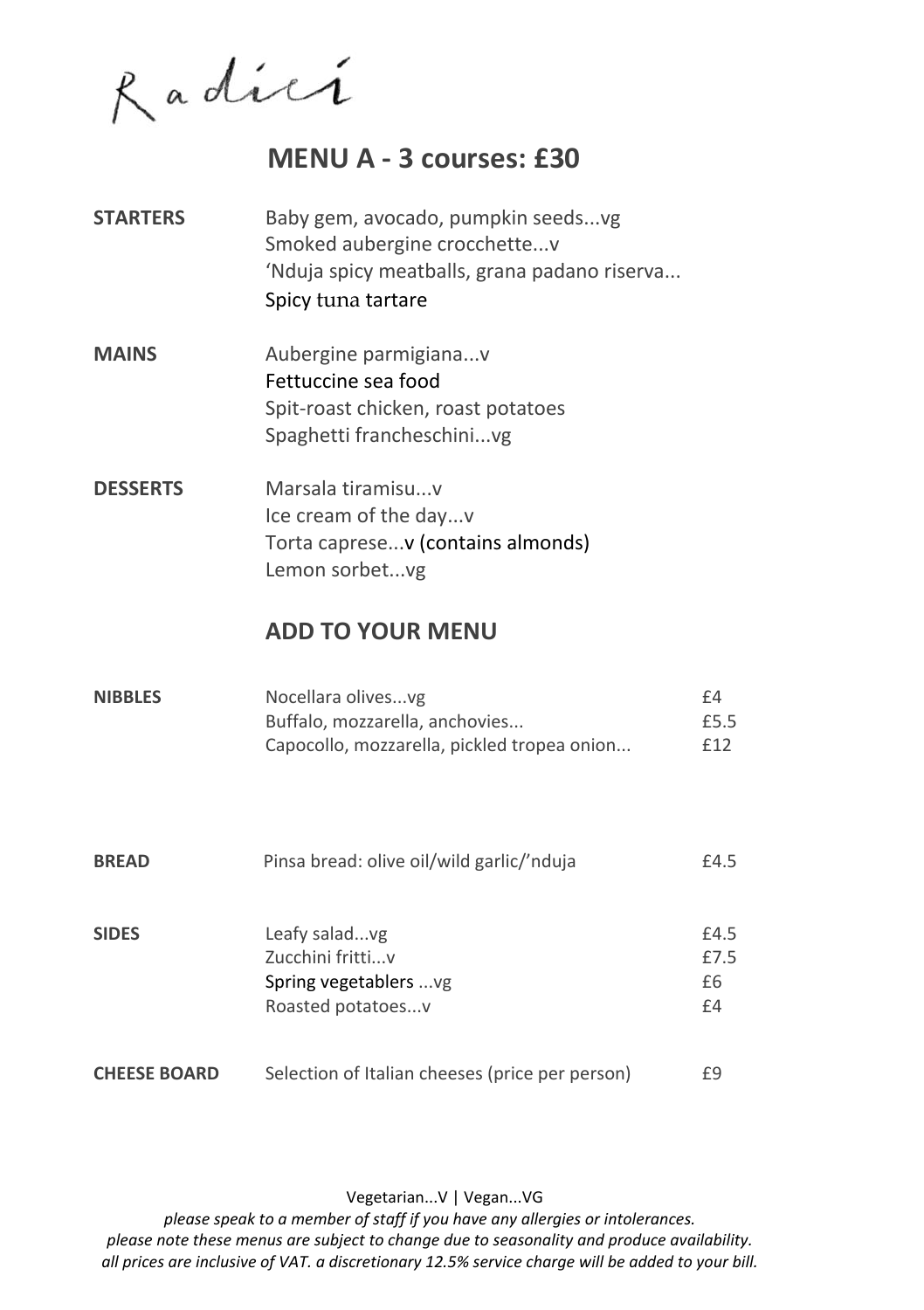Radici

## **MENU B - 3 courses: £38.5**

- **STARTERS** Baby gem, avocado, pumpkin seeds...vg Burrata, radicchio and hazelnuts…vg Spicy tuna tartare Capocollo, pickled tropea onions...
- **MAINS** Cime di rapa, orecchiette Sea bass Guazzetto (chilli) Porchetta, mash potatoes, cavolo nero and salmoriglio Tagliolini cacio e pepe, truffle... v
- **DESSERTS** Ice cream of the day and chocolate sauce v Marsala tiramisu...v Torta caprese... v Panna cotta, spiced chocolate...

#### **ADD TO YOUR MENU**

| <b>NIBBLES</b> | Nocellara olivesvg<br>Buffalo, mozzarella, anchovies<br>Capocollo, mozzarella, pickled tropea onion | £4<br>£5.5<br>£12        |
|----------------|-----------------------------------------------------------------------------------------------------|--------------------------|
| <b>BREAD</b>   | Pinsa bread: olive oil/wild garlic/'nduja                                                           | £4.5                     |
| <b>SIDES</b>   | Leafy saladvg<br>Zucchini frittiv<br>Spring vegetable<br>Roasted potatoesv                          | £4.5<br>£7.5<br>£6<br>£4 |

**CHEESE BOARD** Selection of Italian cheeses (price per person) E9

Vegetarian...V | Vegan...VG

*please speak to a member of staff if you have any allergies or intolerances. please note these menus are subject to change due to seasonality and produce availability. all prices are inclusive of VAT. a discretionary 12.5% service charge will be added to your bill.*